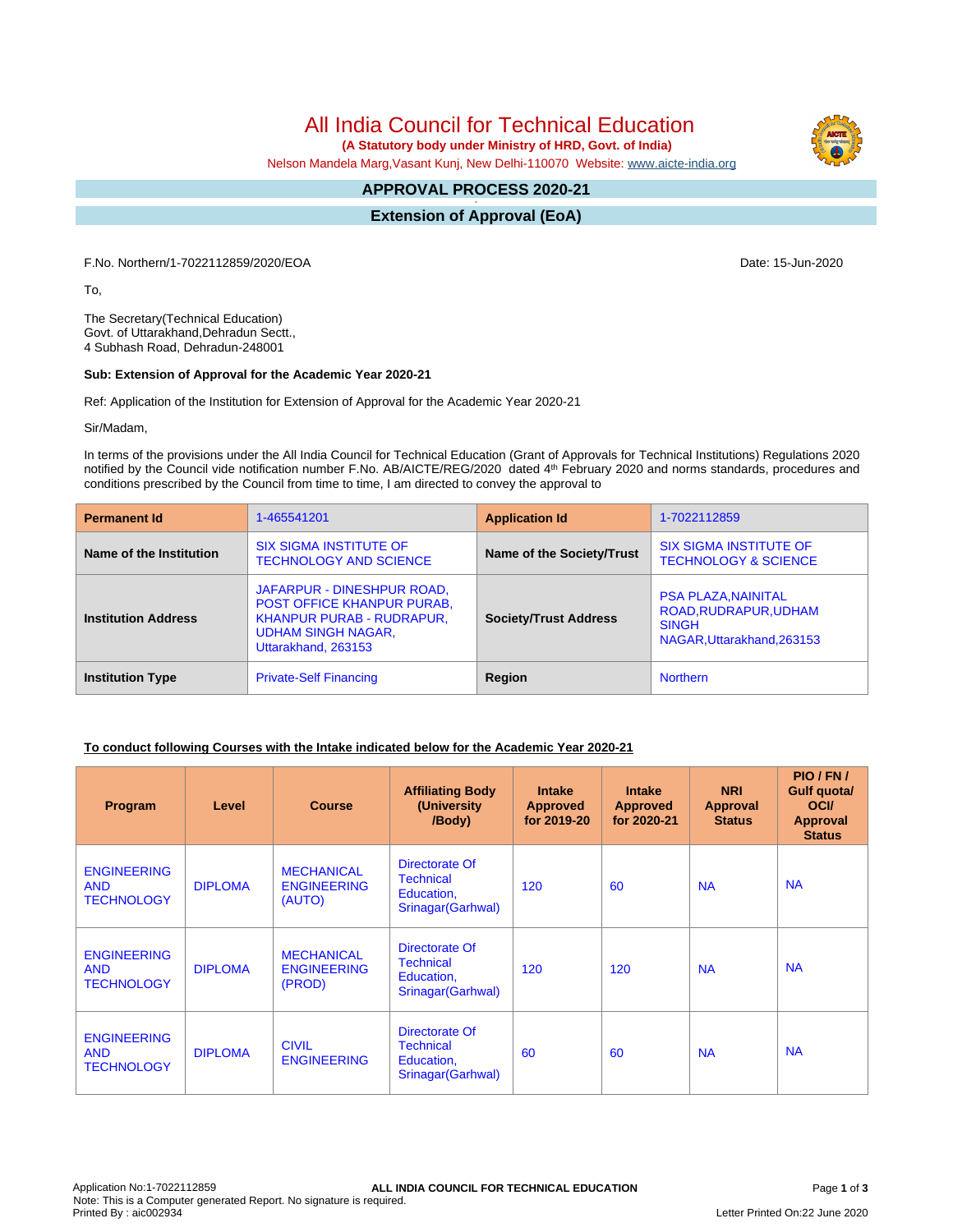#### **Course(s) Applied for Closure by the Institution for the Academic Year 2020-21**

| <b>Program</b>                              | Level          | Course                                  | <b>Affiliating Body</b><br>(Univ/Body)                              | <b>Course Closure Status</b> |
|---------------------------------------------|----------------|-----------------------------------------|---------------------------------------------------------------------|------------------------------|
| <b>ENGINEERING AND</b><br><b>TECHNOLOGY</b> | <b>DIPLOMA</b> | <b>ELECTRONIC</b><br><b>ENGINEERING</b> | Directorate Of<br><b>Technical Education,</b><br>Srinagar (Garhwal) | Approved                     |

### **It is mandatory to comply with all the essential requirements as given in APH 2020-21 (Appendix 6)**

## **Important Instructions**

- 1. The State Government/ UT/ Directorate of Technical Education/ Directorate of Medical Education shall ensure that 10% of reservation for Economically Weaker Section (EWS) as per the reservation policy for admission, operational from the Academic year 2020-21 is implemented without affecting the reservation percentages of SC/ ST/ OBC/ General. However, this would not be applicable in the case of Minority Institutions referred to the Clause (1) of Article 30 of Constitution of India. Such Institution shall be permitted to increase in annual permitted strength over a maximum period of two years beginning with the Academic Year 2020-21
- 2. The Institution offering courses earlier in the Regular Shift, First Shift, Second Shift/Part Time now amalgamated as total intake shall have to fulfil all facilities such as Infrastructure, Faculty and other requirements as per the norms specified in the Approval Process Handbook 2020-21 for the Total Approved Intake. Further, the Institutions Deemed to be Universities/ Institutions having Accreditation/ Autonomy status shall have to maintain the Faculty: Student ratio as specified in the Approval Process Handbook. All such Institutions/ Universities shall have to create the necessary Faculty, Infrastructure and other facilities WITHIN 2 YEARS to fulfil the norms based on the Affidavit submitted to AICTE.
- 3. In case of any differences in content in this Computer generated Extension of Approval Letter, the content/information as approved by the Executive Council / General Council as available on the record of AICTE shall be final and binding.
- 4. Strict compliance of Anti-Ragging Regulation: Approval is subject to strict compliance of provisions made in AICTE Regulation notified vide F. No. 373/Legal/AICTE/2009 dated July 1, 2009 for Prevention and Prohibition of Ragging in Technical Institutions. In case Institution fails to take adequate steps to Prevent Ragging or fails to act in accordance with AICTE Regulation or fails to punish perpetrators or incidents of Ragging, it will be liable to take any action as defined under clause 9(4) of the said Regulation.

**Prof.Rajive Kumar Member Secretary, AICTE**

Copy to:

- **1. The Director Of Technical Education\*\*, Uttarakhand**
- **2. The Principal / Director,** SIX SIGMA INSTITUTE OF TECHNOLOGY AND SCIENCE Jafarpur - Dineshpur Road, Post Office Khanpur Purab, Khanpur Purab - Rudrapur,Udham Singh Nagar, Uttarakhand,263153